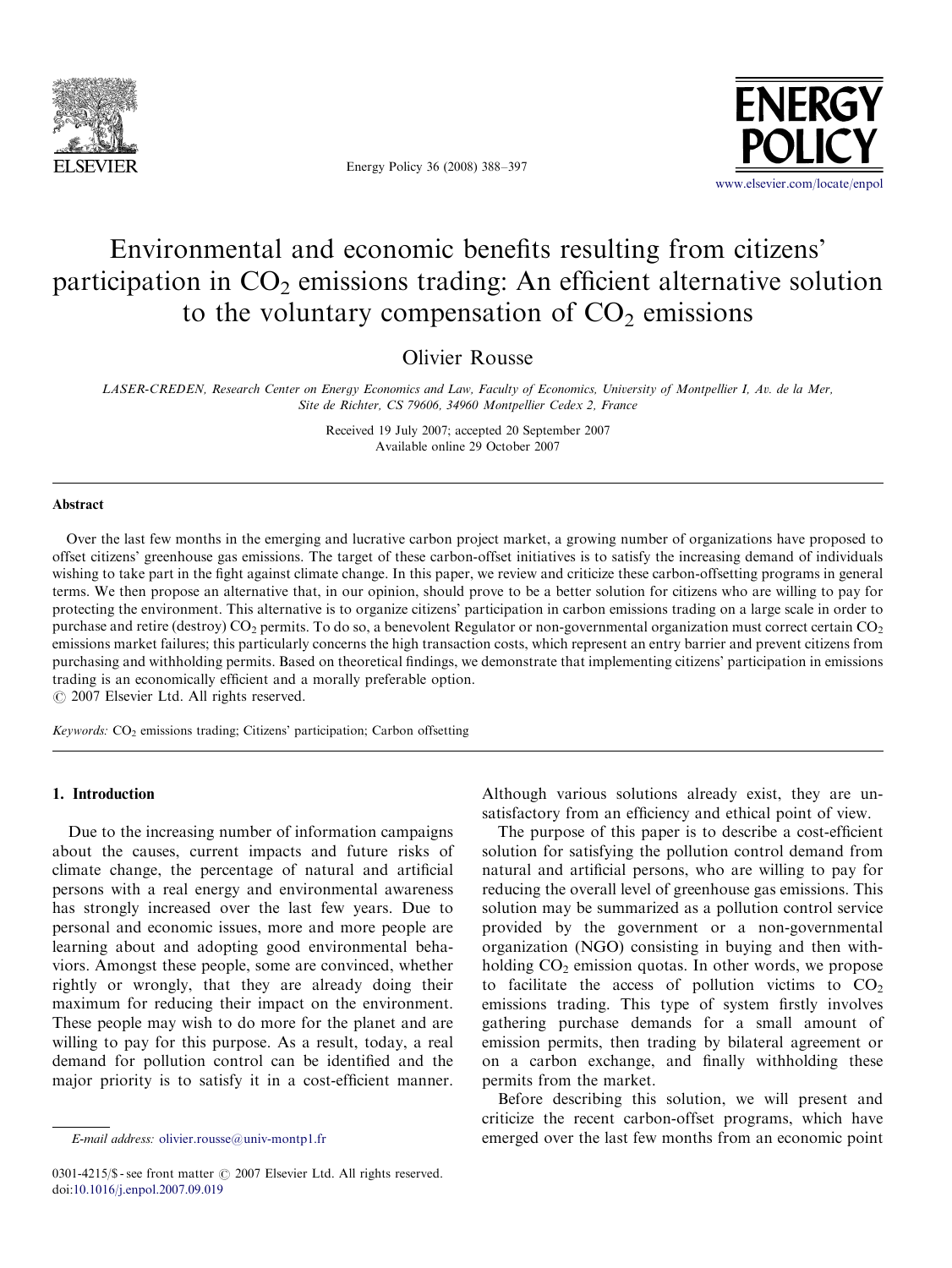of view. This description will facilitate the understanding of our alternative solution and its advantages.

## 2. Carbon-offset initiatives and their drawbacks

Over the last few months, the number of carbonoffsetting organizations has increased significantly. These initiatives started in the United States and are now being carried out in Europe. The aim is to gather a certain capital in the form of donations and to develop emission reduction projects. Potential donators, who possibly have already adopted good environmental behaviors, are informed by carbon-offsetting funds that carbon compensation may represent an additional way of fighting against climate change. This could be done by reducing carbon emissions in countries where abatement costs are lower. From a marketing point of view, carbon offsetting enables donators to become climate neutral or carbon neutral.

## 2.1. Definition of carbon offsetting

At this time, we do not know how many offsets have been sold for carbon neutrality purposes but it is clear that the retail offset market is growing rapidly. Today, about 30 carbon-offset organizations<sup>1</sup> exist in the following industrialized countries: Germany, Australia, Canada, the United States, France, Ireland, the Netherlands, the United Kingdom, Sweden and Switzerland. Detailing each of these initiatives would be too long. Consequently, we have decided to firstly describe the main steps leading to donations, then to give an overview of the various carbon-offset programs and finally to provide a critical analysis thereof.

In the first place, the donation process consists in informing the customer about the climate change issue and suggesting ecological actions enabling to reduce consequences for the climate, such as energy savings, using alternative transportation solutions, waste reduction, etc. In the second place, carbon offsetting is presented as a solution for becoming carbon neutral. Thus, the customer is able to calculate his own  $CO<sub>2</sub>$  emission rate using a carbon calculator, which takes into account various pollution sources (cars, airplanes, heating, etc.). At the end of the calculation process, the customer can pay a certain amount of money for the compensation of his emissions and then receive a carbon-offset certificate.

Based on this main operating principle, practices may vary from one initiative to another. Donor prospecting (donors include individuals, firms, public organizations) is mainly carried out via Internet, and sometimes via information campaigns in the press, on television and also through partnerships with, for example, car manufacturers, traveling agencies, tour operators, etc. As regards the legal status of these entities, they may either be NGOs (associations and foundations) or for-profit organizations (firms), the percentage of non-profit organizations being equal to two-thirds of the total number of organizations. The amount of  $CO<sub>2</sub>$  emissions to be offset is calculated based on road transport, air transportation, domestic heating and even on the entire climate footprint of the relevant natural or artificial person. Thus, ''car packages'', "airplane packages", "housing packages" and even "event packages'' can be identified. For instance, the FIFA World Cup or even the Oscars Ceremony have chosen to offset their  $CO<sub>2</sub>$  emissions. Among current organizations, about one-third is specialized in offsetting emissions from a single type of source, for example, cars. Other structures propose to offset all types of emissions. Moreover, there are also differences according to the type and geographical location of the projects being funded. The projects that are financed include, for example, renewable energies (wind, solar, biomass and hydro), energy efficiency, forestries (reforestation) and waste management. Most initiatives have a diversified portfolio of projects. Most of the time, the donor cannot choose the project that he wishes to finance but some programs propose this possibility. Regarding the geographical localization of the projects, American and Australian organizations seem to favor domestic projects whereas European structures are more interested in implementing emission offsetting projects in developing countries. Lastly, some organizations develop other activities such as consulting services, $3$  emissions trading, climate friendly products sales and even advertising campaigns for their partners (energy suppliers, cars, banks, etc.).

#### 2.2. Negative aspects of emission offsetting

Considering the great number of practices and initiatives, the following discussion and critics do not concern a specific project. The aim of this note is to provide a general overview and not condemn a particular structure, as this would require carefully reading the general sales terms of each initiative. Based on a general point of view, our criticism shows that certain initiatives could be economically inefficient and involve ethic and moral issues.

Firstly, some donors are unfortunately not familiar with Kyoto mechanisms and carbon finance, and, consequently, they are not aware that carbon-offset sales concern avoided

<sup>&</sup>lt;sup>1</sup>Action Carbone, Atmosfair, Carbon Clear, Carbon Credit Solutions LLC, Carbon Footprint, Carbon Planet, CarbonAided, Carbonfund, Cleanairpass, Climat Mundi, Climate Balance (EDF Energy), Climate Care, Climate Friendly, CO2 Solidaire, D. Suzuki Foundation's Carbon Neutral Program, DriveNeutral, DrivingGreen, EcoNeutral, Green Tags, Greenfleet, GreenSeat, Growaforest, Klimatneutral, My Climate, Native Energy, Offsetters, The Carbon Neutral Company, The Climate Trust, Pembina Institute for Appropriate Development, Sustainable Travel International, Targetneutral (BP), TerraPass. <sup>2</sup>

 ${}^{2}$ For example, presentation of the greenhouse effect phenomenon, existing scientific reports, risks and forecasts of ecological and socioeconomic impacts.

<sup>&</sup>lt;sup>3</sup>Consulting services proposed to firms or public entities by emissions offset organizations include training and presentations, greenhouse gas emissions accounting and reporting, feasibility studies of emission reduction projects, marketing and environmental communication.